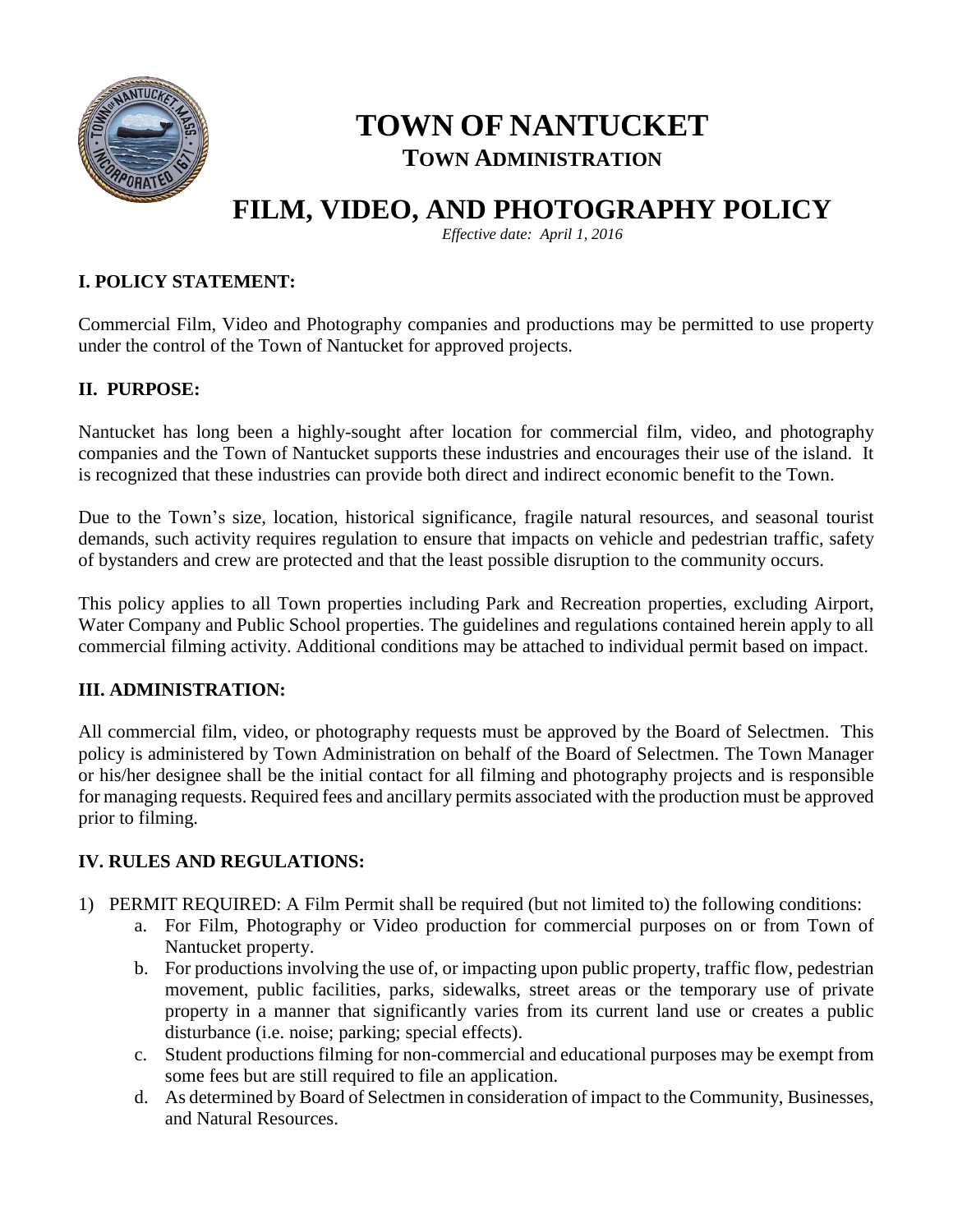## 2) PERMIT NOT REQUIRED: A Film Permit shall NOT be required as follows:

- a. Credentialed members of the media such as reporters, photographers or cameramen in the employ of a newspaper, news service, radio or television broadcasting station, or similar entity engaged in on the spot broadcasting, reporting or photographing of news of general public.
- b. Private social events such as weddings.
- c. Wedding and Family Portraits, etc.
- d. Amateur photographers; tourists, etc.
- e. Nantucket based non-profit organizations.
- f. EXCEPTION: If such exempted activities result in adverse impacts on adjacent properties from, but not limited to, such activities as the use of explosions, noise from firearms, bullhorns, pyrotechnics, car chases, sirens, lighting apparatus, after hour filming, parking, and obstruction of public access.

### 3) RESTRICTIONS

- a. Commercial Filming or photography in the Downtown and 'Sconset Historic Districts is strictly regulated with minimal productions allowed from Memorial Day to Labor Day. All applications for filming during the Spring and Summer Season must be received by May 1 for consideration by the Board of Selectmen.
- b. Night shooting between the hours of 10:00 p.m. and 7:00 a.m. is restricted without the prior approval from the Board of Selectmen at a Public Hearing. The Downtown Business District may also be restricted during certain hours due to considerations such as impact to pedestrian and vehicle traffic, and business interruption.
- 4) INSURANCE:
	- a. All productions are required to submit an original, signed Certificate of Insurance, in an amount of \$1,000,00 minimum per instance of claim for general liability for the duration of the production, with the "Town of Nantucket" listed as additional insured. The following name and address should appear on the certificate of insurance:

Town of Nantucket 16 Broad Street

Nantucket, MA 02554

- b. Additional coverage may be required for productions with significant impact on public property and/or natural resources and those with extensive special effects.
- c. Student projects may be exempt from the insurance requirement. Student applicants should provide an original signed letter on school letterhead from their Instructor, department head or dean of college stating the student's name(s), title of the project, purpose of the project, and confirmation that the project is an official school assignment covered by the school's liability insurance policies.

# **V. APPLICATION PROCESS**

- 1) TIMELINE: Initial inquires for filming or photography on Town property must be submitted via the Town's online Application as follows:
	- a. No later than **Sixty (60) days** prior to the date of anticipated filming. Permission may be denied if the request cannot be accommodated within the available time frame.
	- b. For small film shoots, student films, etc., a Thirty (30) day notice is required.
	- c. May 1 for all filming requests to occur between Memorial Day and Labor Day.